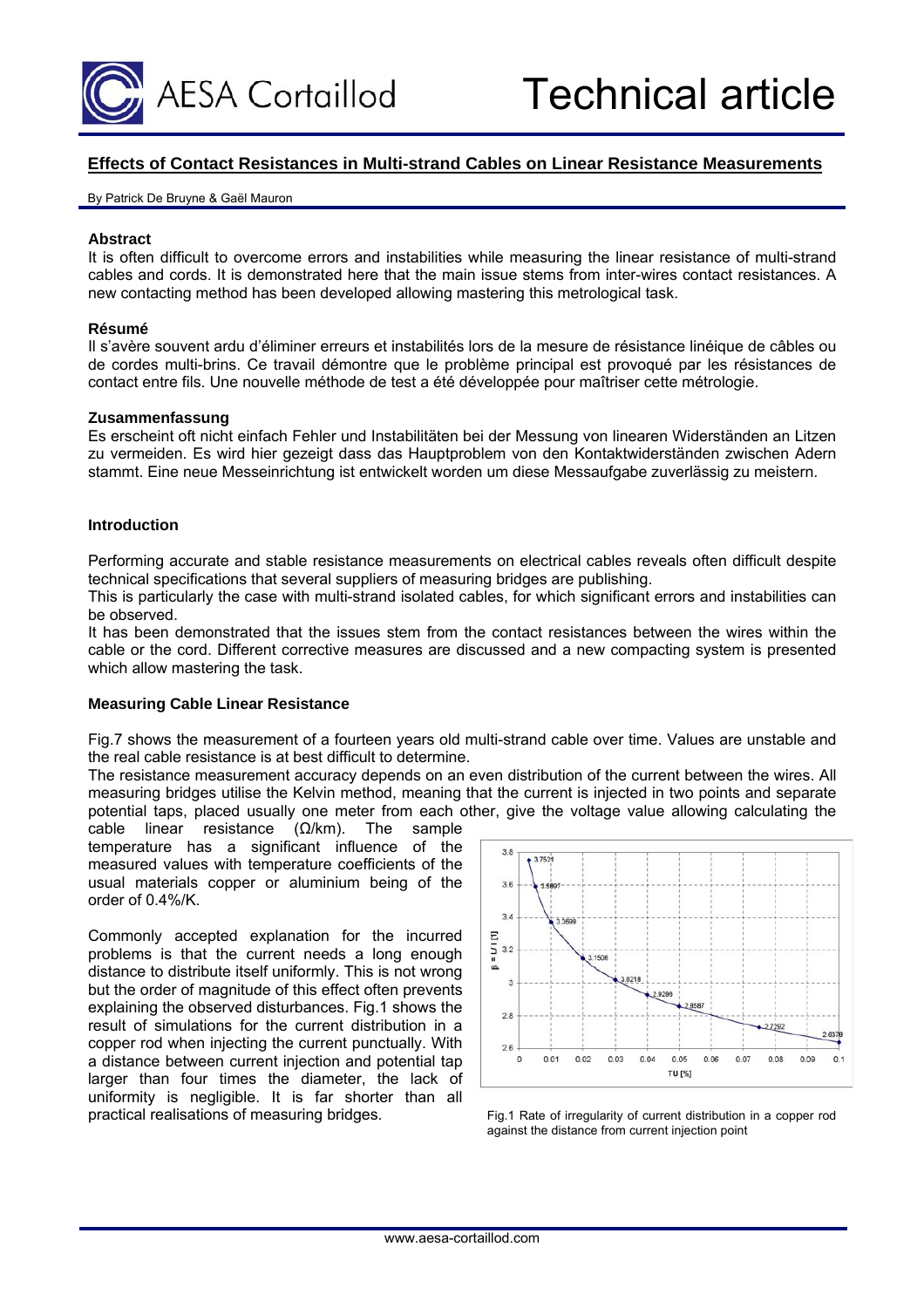

# **Limitations of Measurement Accuracy and Stability**

We studied the effects of contact resistance between the wires of a cable. They provoke uneven distribution of the current. Depending on which of these wires the potential taps are connected to, the results can give lower or higher values compared to the nominal linear resistance of the cable. Increasing the distance between current injection points and potential taps just increases the probability of better contact spots but barely eliminates the problem.

Electrical contacts are well described in the literature. They are realised by contact spots and the resistance of the contact is influenced by both constriction resistance (see Fig.2) and by isolative layers stemming from pollution and oxidation.

In particular, oxidation increases drastically the contact resistance as shown in Table 1. With copper,  $Cu<sub>2</sub>O$ highly resistive film is produced over time even at room temperature. After 1000h at 20°C, a 2nm film is formed on copper with a resistivity 300 times higher than copper resistivity. After 11 years, the film resistivity is 1600 times higher than the one of copper

Aluminium is even much more sensitive. In contact with ambient air it creates instantaneously a  $Al_2O_3$  oxidation film of 2-4 [nm] on the surface which insulates and thus protects the inside of the aluminium against deeper oxidation. The  $Al_2O_3$  has a resistivity of  $10^{12} - 10^{14} [\Omega \cdot m]$ .

If the isolative film is eclectically insulating or only weakly conducting, a good electrical contact is established only if the film is mechanically disrupted to allow the formation of metal-to-metal junctions.

Indeed applying a force on the contact is expected to have a positive influence both on the constriction resistance by multiplying and widening the contact spots and on the isolative layer by disruption of the film.

Fig.3 shows the expected behaviour of the contact resistance when applying a pressure on the contacts





AESA S.A. CH-2013 COLOMBIER / SWITZERLAND CHEMIN DE LA PLAINE 7<br>PHONE ++41 32 84 PHONE ++41 32 8415177<br>FAX ++41 32 8424865 FAX ++41 32 8424865<br>INTERNET http://www.aesa-c http://www.aesa-cortaillod.com E-MAIL aesa@aesa-cortaillod.com



Contact spots result in constriction resistance

| <b>Material</b>     | <b>Contact resistance</b> |                  |  |
|---------------------|---------------------------|------------------|--|
|                     | New                       | Oxidised         |  |
| Pure silver         | $6 \mu\Omega$             | $25 \mu\Omega$   |  |
| Gold                | $31 \mu\Omega$            | $31 \mu\Omega$   |  |
| Copper              | $29 \mu\Omega$            | $400 \mu\Omega$  |  |
| <b>Brass</b>        | 370 $\mu\Omega$           | $1400 \mu\Omega$ |  |
| Silver-nickel 85/15 | 23 $\mu\Omega$            | 60 $\mu\Omega$   |  |

| Température °C | Thickness (10 <sup>-10</sup> m) |                 |  |
|----------------|---------------------------------|-----------------|--|
|                | After 1 000 h                   | After 100 000 h |  |
| 20             | 21,7                            | 37              |  |
| 55             | 35                              | 170             |  |
| 60             | 39                              | 210             |  |
| 85             | 87                              | 690             |  |
| 100            | 150                             | 1 300           |  |

Table 1 & 2

Influence of oxidation and formation of  $Cu<sub>2</sub>O$  layer



Fig.3 Contact resistance in function of applied force

aesa1105

AESA GmbH D-51429 BERGISCH GLADBACH / GERMANY TBG TECHNOLOGIEPARK BERGISCH GLADBACH<br>PHONE ++49 2204 767580 PHONE ++49 2204 767580<br>FAX ++49 2204 767582 FAX ++49 2204 7675827<br>INTERNET http://www.aesa-cor http://www.aesa-cortaillod.com E-MAIL aesagmbh@aesa-cortaillod.com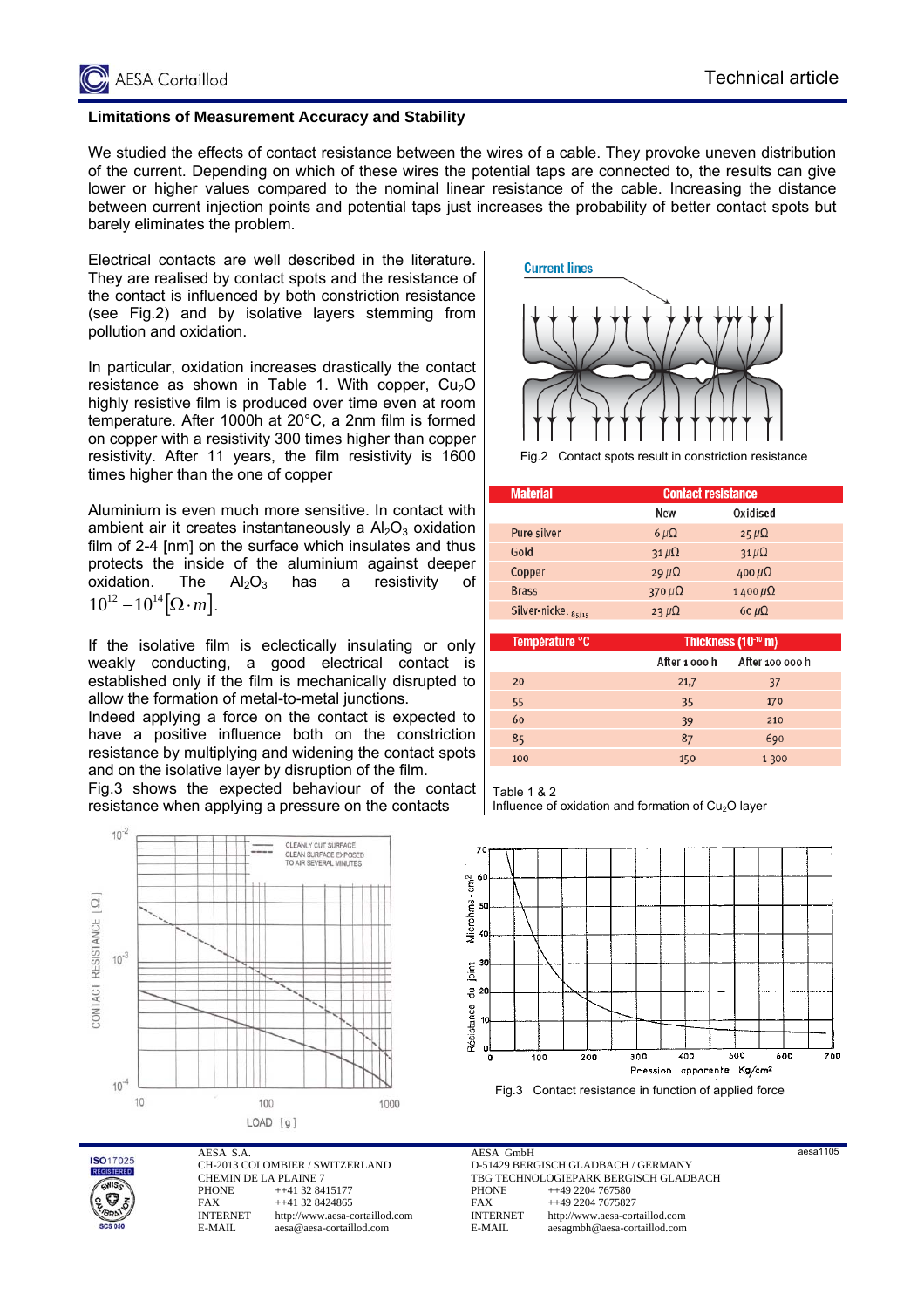

## **Corrective Measures and Measuring Systems**

Empirically, resistance bridges manufacturers have taken the influence of contacting systems on the metrological reliability into account. For rods and cords, different systems exist covering different ranges of sample diameter (see Fig.4 and 5). Unfortunately some suppliers still indicate in their technical specifications and data sheet the geometrical range as limits for the measuring range despite the fact that in reality the ability of the jaws to disrupt the isolative films represents the real limitation for reliable measurements, in particular for cords and cables made of aluminium or older ones made of copper.

Fig.4 shows a resistance bridge able to test rods and cords up to a section of 630mm<sup>2</sup> and ensuring reliable testing of  $300$ mm<sup>2</sup> aluminium and 630 $mm<sup>2</sup>$  copper samples.



Fig.4 Resistance bridge 7198 (Photo AESA)

In Fig.5 a resistance bridge with hydraulic jaws allows on line testing of aluminium cords up to  $1200$ mm<sup>2</sup> and copper cords up to  $1800$ mm<sup>2</sup> in production. The geometrical limitation is in this case 2500mm<sup>2</sup>.



The measurement of isolated and in particular multi-strand cables has always been difficult because of the necessity of self-cutting contacts to avoid influencing the measuring values and has shown the most problems in obtaining stable and correct measuring values. We investigated the problem of inter-wires contact resistance on such cables and the effectiveness of a compacting system allowing applying a significant force on the strands without stripping the cable.

Table 3 shows the results in short. The average contact resistance (Rc moy) is 40 times lower and the standard deviation (σ) is 85 times lower resulting in a 37 fold improvement in accuracy (ε moy).

| Rc moy      | 441E-3   | ןΩ] |
|-------------|----------|-----|
|             | 240E-3   | ןΩן |
| Rlinear_moy | 17.27E-3 | [Ω] |
| ε mov       | $-3.06$  |     |

| Rc moy      | 10.95E-3  | וְחַ |
|-------------|-----------|------|
|             | $2.82E-3$ |      |
| Rlinear_moy | 17.80E-3  |      |
| ε moy       | $-0.08$   | r%1  |

| Table 3: Contact resistance between wires of a 14 years old copper cable B. Soflex T-Litze H05V-K, on the left |  |
|----------------------------------------------------------------------------------------------------------------|--|
| without compacting and on the right with compacting system.                                                    |  |

Fig.6 shows the drastic reduction of contact resistances spread within the cable when compacting it.



Fig. 6 Statistical distribution of contact resistances



AESA S.A. CH-2013 COLOMBIER / SWITZERLAND CHEMIN DE LA PLAINE 7<br>PHONE ++41 32 84 PHONE ++41 32 8415177<br>FAX ++41 32 8424865 FAX ++41 32 8424865<br>INTERNET http://www.aesa-c http://www.aesa-cortaillod.com E-MAIL aesa@aesa-cortaillod.com

AESA GmbH D-51429 BERGISCH GLADBACH / GERMANY TBG TECHNOLOGIEPARK BERGISCH GLADBACH<br>PHONE ++49 2204 767580 PHONE ++49 2204 767580<br>FAX ++49 2204 767582 FAX ++49 2204 7675827<br>INTERNET http://www.aesa-cor http://www.aesa-cortaillod.com E-MAIL aesagmbh@aesa-cortaillod.com

aesa1105